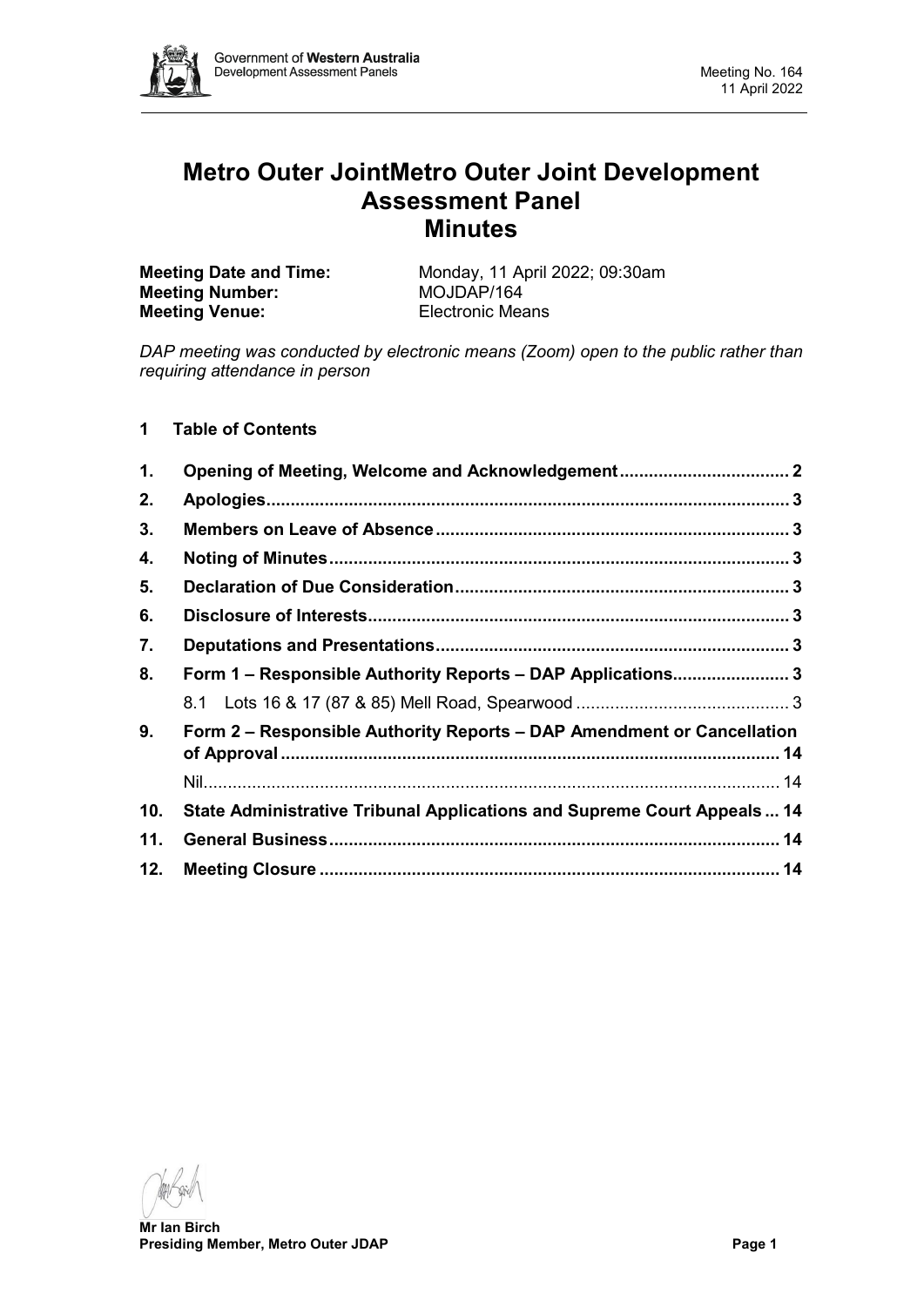

# **Attendance**

# **DAP Members**

Mr Ian Birch (Presiding Member) Mr Brian Curtis (A/Deputy Presiding Member) Mr Jason Hick (Third Specialist Member) Cr Chontelle Stone (Local Government Member, City of Cockburn) Cr Phoebe Corke (Local Government Member, City of Cockburn)

# **Officers in attendance**

Mr David King (City of Cockburn)

# **Minute Secretary**

Ms Samantha Hansen (DAP Secretariat) Ms Adele McMahon (DAP Secretariat)

## **Applicants and Submitters**

Mr Tony Watson (M W Urban) Mr Geoffrey Lush (Lush Fire and Planning)

#### **Members of the Public / Media**

Nil

# <span id="page-1-0"></span>**1. Opening of Meeting, Welcome and Acknowledgement**

The Presiding Member declared the meeting open at 9:36am on 11 April 2022 and acknowledged the traditional owners and paid respect to Elders past and present of the land on which the meeting was being held.

The Presiding Member announced the meeting would be run in accordance with the DAP Standing Orders 2020 under the *Planning and Development (Development Assessment Panels) Regulations 2011.*

## **1.1 Announcements by Presiding Member**

The Presiding Member advised that in accordance with Section 5.16 of the DAP Standing Orders 2020 which states *'A person must not use any electronic, visual or audio recording device or instrument to record the proceedings of the DAP meeting unless the Presiding Member has given permission to do so.',* the meeting would not be recorded.

In response to the COVID-19 situation, this meeting was convened via electronic means (Zoom). Members were reminded to announce their name and title prior to speaking.

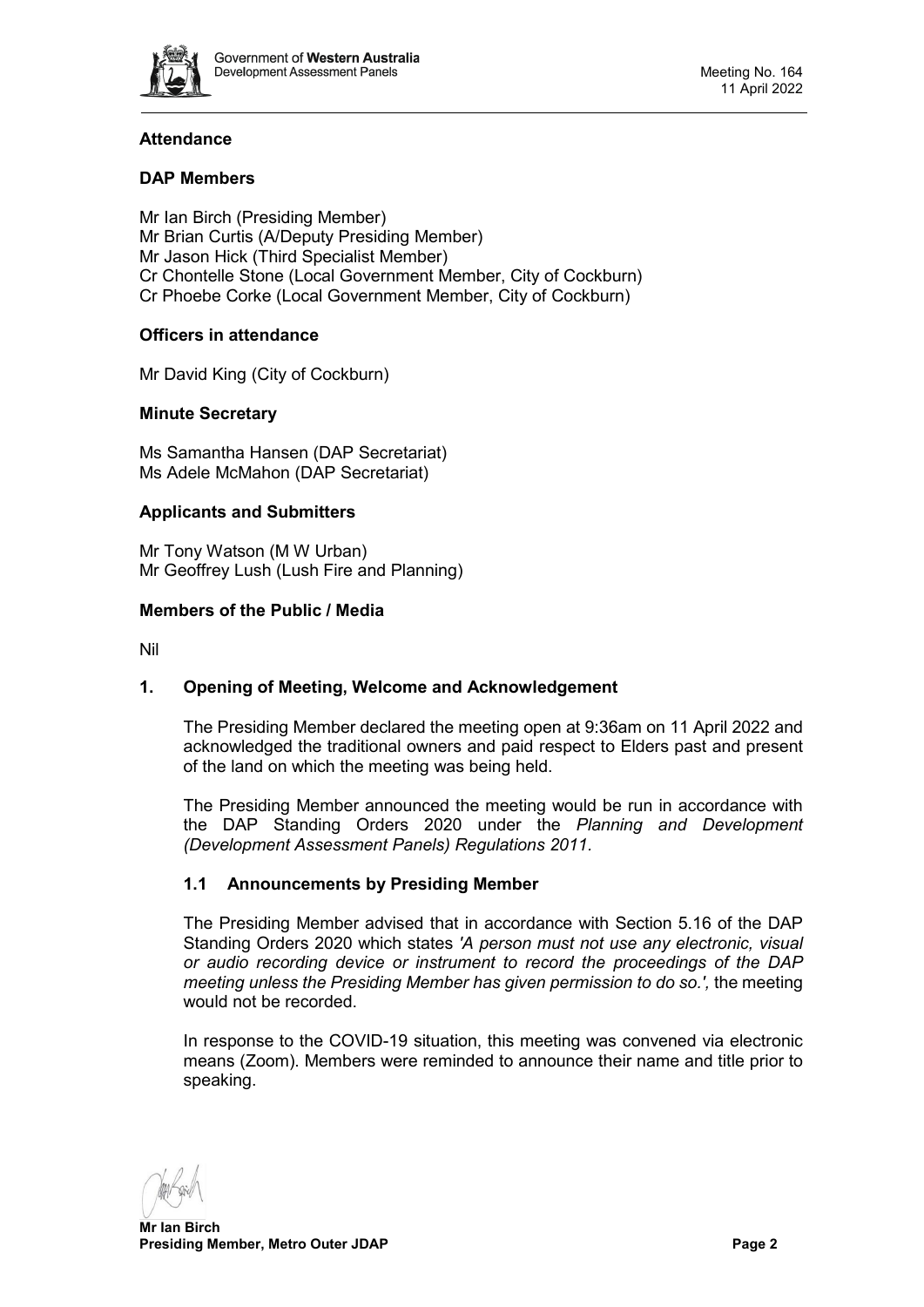

# <span id="page-2-0"></span>**2. Apologies**

Ms Sheryl Chaffer (Deputy Presiding Member)

# <span id="page-2-1"></span>**3. Members on Leave of Absence**

DAP Member, Ms Sheryl Chaffer has been granted leave of absence by the Director General for the period of 23 April 2022 to 15 April 2022 inclusive.

# <span id="page-2-2"></span>**4. Noting of Minutes**

DAP members noted that signed minutes of previous meetings are available on the [DAP website.](https://www.dplh.wa.gov.au/about/development-assessment-panels/daps-agendas-and-minutes)

## <span id="page-2-3"></span>**5. Declaration of Due Consideration**

All members declared that they had duly considered the documents.

The Presiding Member notes an addendum to the agenda was published in relation to Item 8.1, received on 1 April 20221 April 2022.

#### <span id="page-2-4"></span>**6. Disclosure of Interests**

Nil

## <span id="page-2-5"></span>**7. Deputations and Presentations**

- **7.1** Mr Tony Watson (MW Urban) addressed the DAP in support of the recommendation for the application at Item 8.1 and responded to questions from the panel.
- **7.2** Mr David King (City of Cockburn) responded to questions from the panel in relation to Item 8.1.

## <span id="page-2-6"></span>**8. Form 1 – Responsible Authority Reports – DAP Applications**

## <span id="page-2-7"></span>**8.1 Lots 16 & 17 (87 & 85) Mell Road, Spearwood**

Development Description: Warehouse, light and service industry Applicant: M W Urban Owner: Mell Road Project 2020 Pty Ltd Responsible Authority: City of Cockburn<br>DAP File No: DAP/21/02081 DAP/21/02081

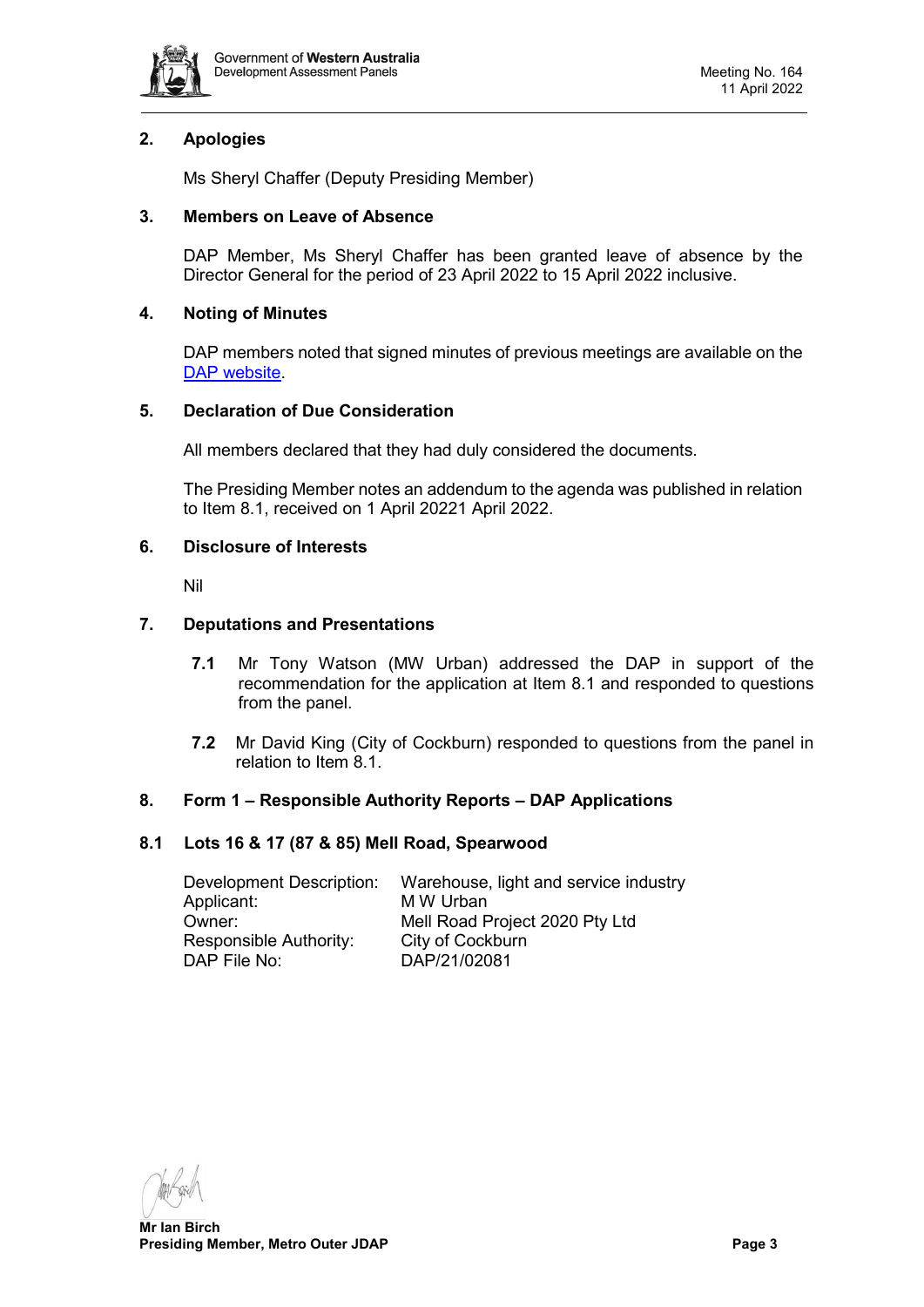

# **REPORT RECOMMENDATION**

**Moved by:** Cr Phoebe Corke **Seconded by:** Cr Chontelle Stone

*The following amendment was made administratively to amend Condition No.15 to read as follows;*

*Traffic control devices shall be designed and constructed in accordance with the requirements and specifications certified by a suitably qualified practicing practising Engineer to the satisfaction of the City.*

**REASON:** To correct a spelling error.

That the Metro Outer JDAP resolves to:

- 1. **Accept** that the DAP Application reference DAP/21/02081 is appropriate for consideration as a "Warehouse, Industry-Light and Industry-Service" land use and compatible with the objectives of the zoning table in accordance with the City of Cockburn Town Planning Scheme No. 3;
- 2. **Approve** DAP Application reference DAP/21/02081 and accompanying plans in accordance with Clause 68 of Schedule 2 (Deemed Provisions) of the *Planning and Development (Local Planning Schemes) Regulations 2015*, and the provisions of the City of Cockburn Town Planning Scheme No. 3, subject to the following conditions:

#### **Conditions**

- 1. Pursuant to clause 26 of the Metropolitan Region Scheme, this approval is deemed to be an approval under clause 24(1) of the Metropolitan Region Scheme.
- 2. This decision constitutes planning approval only and is valid for a period of 4 years from the date of approval. If the subject development is not substantially commenced within the specified period, the approval shall lapse and be of no further effect.
- 3. **Prior to the issue of an application for Building Permit**, the landowner/applicant contributing towards development infrastructure provisions pursuant to the City's Town Planning Scheme No. 3, to the City's satisfaction.
- 4. **Prior to the issue of an application for Building Permit**, a Construction Management Plan (CMP) shall be submitted to and approved by the City. The CMP shall be implemented to the satisfaction of the City.
- 5. **Prior to the issue of an application for Building Permit**, Lot 16 and 17 Mell Road being amalgamated and/or the boundaries being realigned.

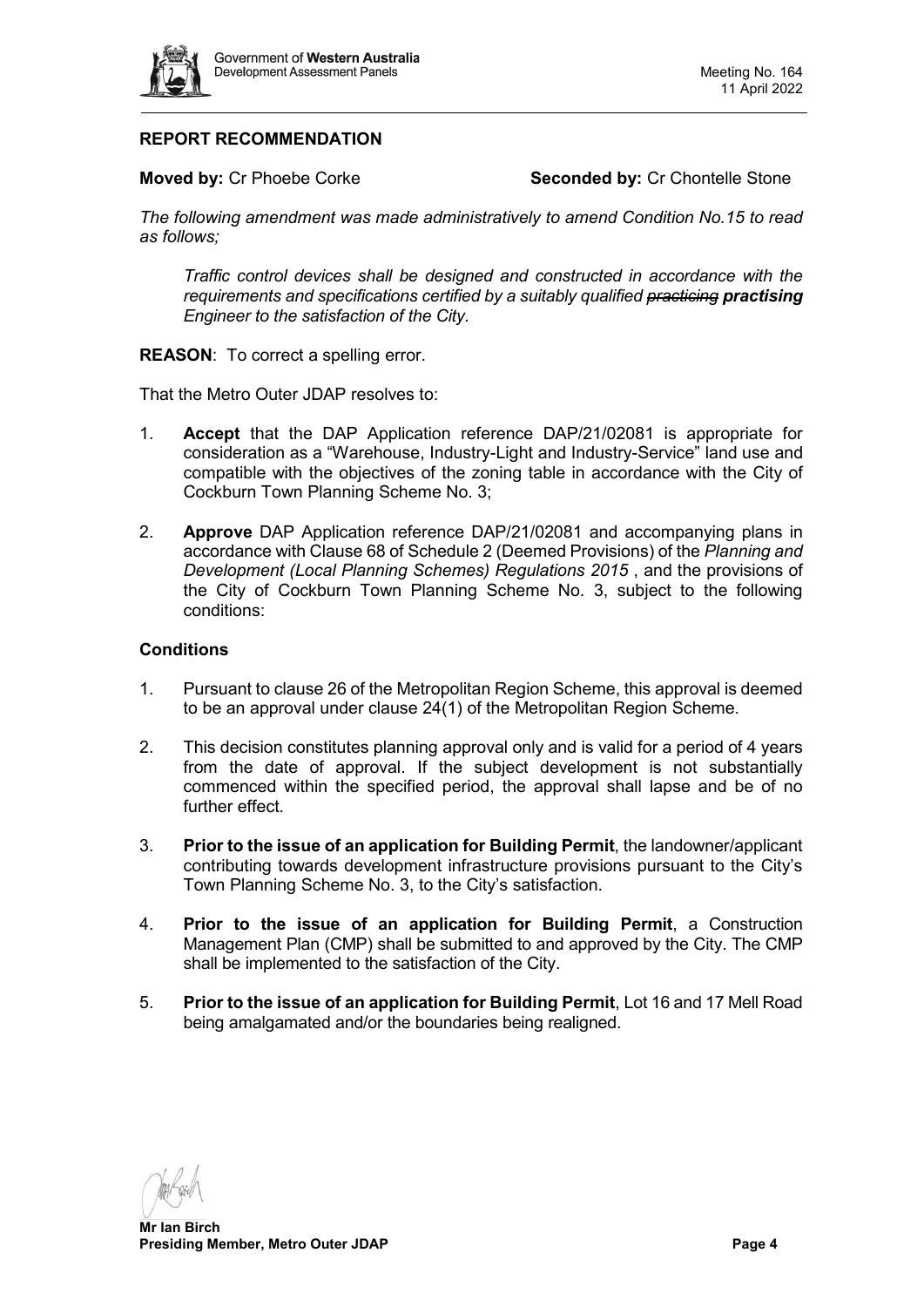

- 6. **Prior to the lodgement of an application for building permit**, revised development plans being provided which include;
	- a. A 1.2m high masonry fence to Mell Road being shown on the site plan and elevations;
	- b. A 2m high fence being shown on the site plan and elevations on the southern boundary between Unit 09 and Mell Road;
	- c. A 3m high fence being shown on the site plan and elevations on the southern boundary between Unit 5 and Unit 6;
	- d. Delivery bays being marked internally for each tenancy.
- 7. **Prior to the lodgement of an application for building permit**, a further Acoustic Report shall be submitted to and approved by the City, and implemented thereafter, to the satisfaction of the City.
- 8. There shall be no deliveries to the Warehouse units 1, 9, 15 and 16 between the hours of 10:00pm to 7am Monday to Saturday and 10:00pm to 9:00am Sunday and Public Holidays.
- 9. Roller/Delivery doors shall remain closed for all units during the hours of 10:00pm to 7:00am Monday to Saturday and 10:00pm to 9:00am Sundays and Public Holidays, when power tools are in use.
- 10. No building or construction activities shall be carried out before 7.00am or after 7.00pm, Monday to Saturday, and not at all on Sunday or Public Holidays, unless otherwise approved by the City.
- 11. **Prior to the issue of an application for Building Permit,** a schedule of the materials, finishes and colours shall be submitted to and approved by the City. The schedule shall include details of the type of materials proposed to be used including their colour and texture. The development shall thereafter be maintained in accordance with the approved material schedule.
	- a. Include detail for treatment of boundary walls.
- 12. All services and service related hardware, including antennae, satellite dishes and air conditioning units, being suitably located away from public view and/or screened to the satisfaction of the City.
- 13. Prior to the initial occupation of the building hereby approved, the 86 parking bays, driveway/s and points of ingress and egress shall be sealed, kerbed, drained, line marked and made available for use in accordance with the approved plans.
- 14. The car parking areas, access ways and landscaping located in front of the building shall be maintained to the satisfaction of the City, and shall not to be used for storage of any type.
- 15. Traffic control devices shall be designed and constructed in accordance with the requirements and specifications certified by a suitably qualified practising Engineer to the satisfaction of the City.

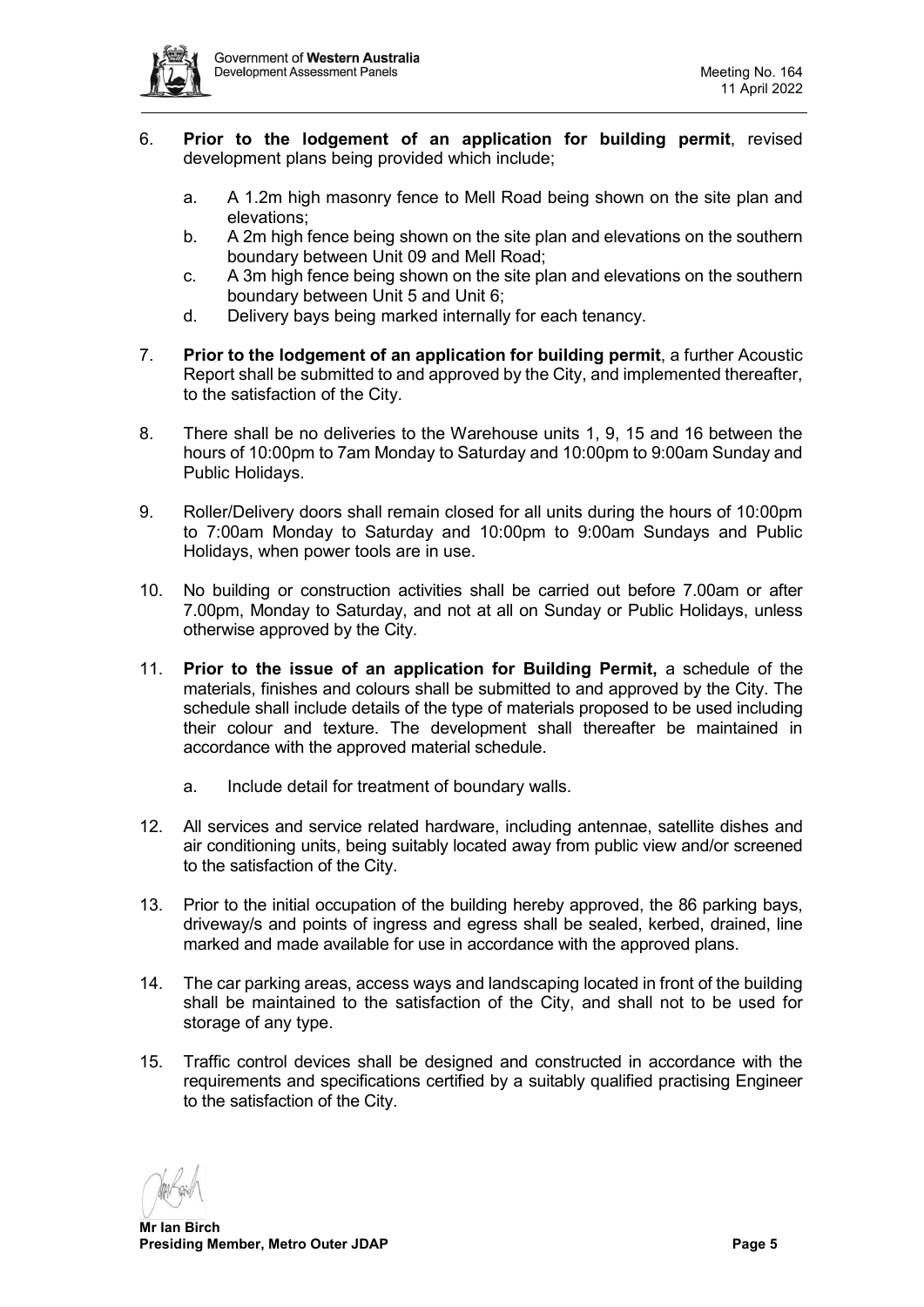

- 16. Crossovers are to be located and constructed to the City's specifications. Redundant crossovers shall be removed and the verge reinstated prior to or at the time of the installation of the approved new crossover(s).
- 17. Landscaping including verge planting shall be installed, reticulated and/or irrigated in accordance with the/an approved plan and maintained thereafter to the satisfaction of the City. The landscaping shall be implemented during the first available planting season post completion of development and any species which fail to establish within a period of 12 months from planting shall be replaced to the satisfaction of the City.
- 18. All stormwater being contained and disposed of on-site to the satisfaction of the City.
- 19. Provisions identified in the Waste Management Plan provided by Parsons Management Group and dated 10 March 2022, which include recycling measures and management of commercial and residential waste, are to be implemented and maintained thereafter to the satisfaction of the City.
- 20. No wash-down of plant, vehicles or equipment is permitted on the premises. Industrial, commercial or wash-down wastes shall not enter stormwater disposal systems or otherwise be discharged to the environment.
- 21. The existing dwelling being retained is to comply with the requirements of the Residential Design Codes.
- 22. A notification, pursuant to Section 165 of the Planning and Development Act 2005, is to be placed on the certificate(s) of title of the proposed lot(s) with a Bushfire Attack Level (BAL) rating of 12.5 or above, advising of the existence of a hazard or other factor. Notice of this notification is to be included on the diagram or plan of survey (deposited plan). The notification is to state as follows:

*"This land is within a bushfire prone area as designated by an Order made by the Fire and Emergency Services Commissioner and may be subject to a Bushfire Management Plan. Additional planning and building requirements may apply to development on this land"*

## **Advice Notes**

- 1. This is a Planning Approval only and does not remove the responsibility of the applicant/owner to comply with all relevant building, health and engineering requirements of the City, or with any requirements of the City of Cockburn Town Planning Scheme No. 3 or with the requirements of any external agency.
- 2. A Demolition Permit is required to be obtained from the City's Building Services prior to commencement of any demolition works on the site.
- 3. Retaining wall(s) being constructed in accordance with a suitably qualified Structural Engineer's design and a Building Permit being obtained prior to construction. Retaining walls are required for any cut and/or fill greater than 150mm in height. In this regard, any fill above or below natural ground level at the lot boundaries is to be suitably retained or have a compliant stabilised embankment.

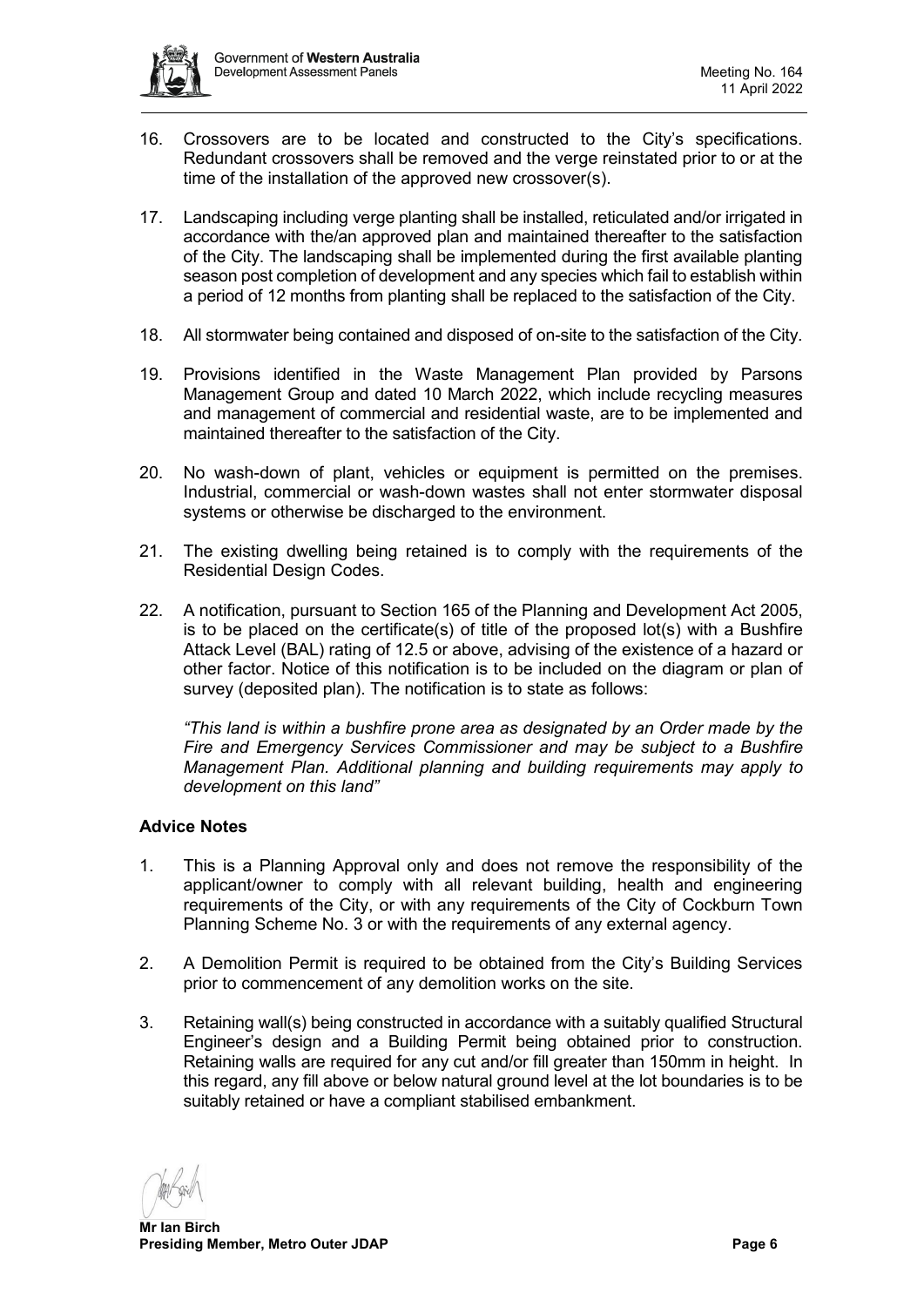

- 4. The applicant/owner is advised that the development may/will generate the requirement for an Occupancy Permit to be obtained from the City's Building Services Department prior to commencement of use. In this regard, please contact the City's Building Services on 9411 3444 to confirm.
- 5. Accessible car parking and access shall be provided and designed in accordance with the Australian Standard AS 2890.6.
- 6. With regard to Condition 13, the 86 parking bays, driveways and points of ingress and egress are to be designed and constructed in accordance with the Australian Standard for Off-street Car parking (AS 2890) and are to be completed prior to the development being occupied and thereafter maintained to the satisfaction of the City.
- 7. With regard to Condition 15, the traffic control devices referred to are the requirement for suitable wheelstops to be provided per the development plans.
- 8. With regard to Condition 16, it is the City's expectation that vehicular access to the retained dwelling shall be in accordance with the crossover plan dated 10 February 2021 in Attachment 3. The landowner/applicant is encouraged to liaise with service providers with regard to the possible relocation of services during crossover design.
- 9. The Public Transport Authority wish to advise the following
	- a. All construction works must be contained within the lot boundary and as such management protocols must be in place for all construction methods to ensure no material is placed within the rail corridor boundary.
	- b. No services including water, electricity, fibre optic, gas and any other services running to and from the site can run across the rail corridor, either above or below ground
	- c. No parking of construction equipment, such as front end loaders, excavators, dozers, dump trucks, bobcats, utility vehicles and any other equipment are permitted on rail corridor land at any time during the performance of the construction works;
	- d. In the instance where the developer requires access to, or across, the rail corridor to enable construction works, a separate application must be submitted to Arc's Third Party Projects for review;
	- e. Dust suppression methods must be used during the performance of any construction works;
	- f. No drainage, water runoff or erosion from construction works is permitted to run onto rail corridor land and as such all water runoff must be contained on site;
	- g. No clearing of Native vegetation is permitted in the rail corridor;
	- h. Effective hygiene and biosecurity management must be in place to ensure there is no spread of weeds or disease into the rail corridor.

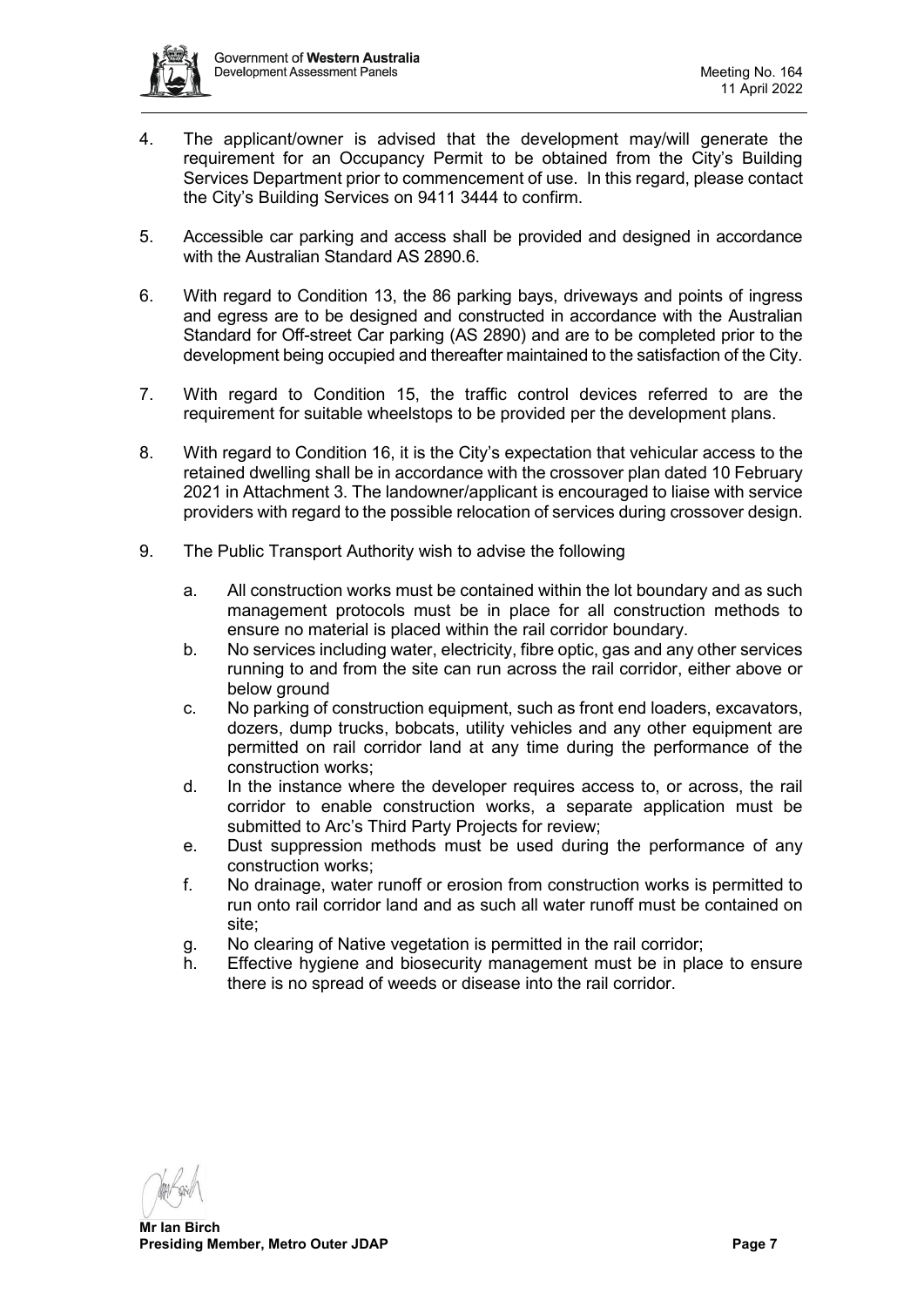

- 10. The development shall comply with the noise pollution provisions of the Environmental Protection Act 1986, and more particularly with the requirements of the Environmental Protection (Noise) Regulations 1997. The installation of equipment within the development including air-conditioners, plant and similar equipment shall not result in noise emissions to neighbouring properties exceeding those imposed by the *Environmental Protection (Noise) Regulations 1997* (as amended).
- 11. The development site shall be connected to the reticulated sewerage system of the Water Corporation before commencement of any use.
- 12. The City recommends the building permit for Units 10 and 11 be constructed to the Australian Standards 3959-2009 *Construction of buildings in bushfire prone areas*.
- 13. All outdoor lighting shall be installed and maintained in accordance with Australian Standard AS 4282 - 1997 "*Control of the Obtrusive Effects of Outdoor Lighting*".
- 14. If an odour and/or nuisance detected at an adjacent premises is deemed to be offensive by the City, then any process, equipment and/or activities that are causing the odour and/or nuisance shall be stopped until the process, equipment and or activity has been altered to prevent odours to the satisfaction of the City.
- 15. With regard to Condition 21, the landowner/applicant is required to identify on site the location of two (2) car parking bays for the retained dwelling.

#### **The Report Recommendation was put and CARRIED UNANIMOUSLY**

#### **PROCEDURAL MOTION**

#### **Moved by:** Cr Chontelle Stone **Seconded by:** Cr Phoebe Corke

That the item be reopened to confirm inclusion of the new condition and amended advice note as included in the addendum published as part of the Agenda on Friday, 1 April 20222

#### **The Procedural Motion was put and CARRIED UNANIMOUSLY**

**REASON:** To ensure the inclusion of the new Condition No.17 and amendment to Advice Note No.8 provided by the City as addendum to the published Responsible Authority Report.

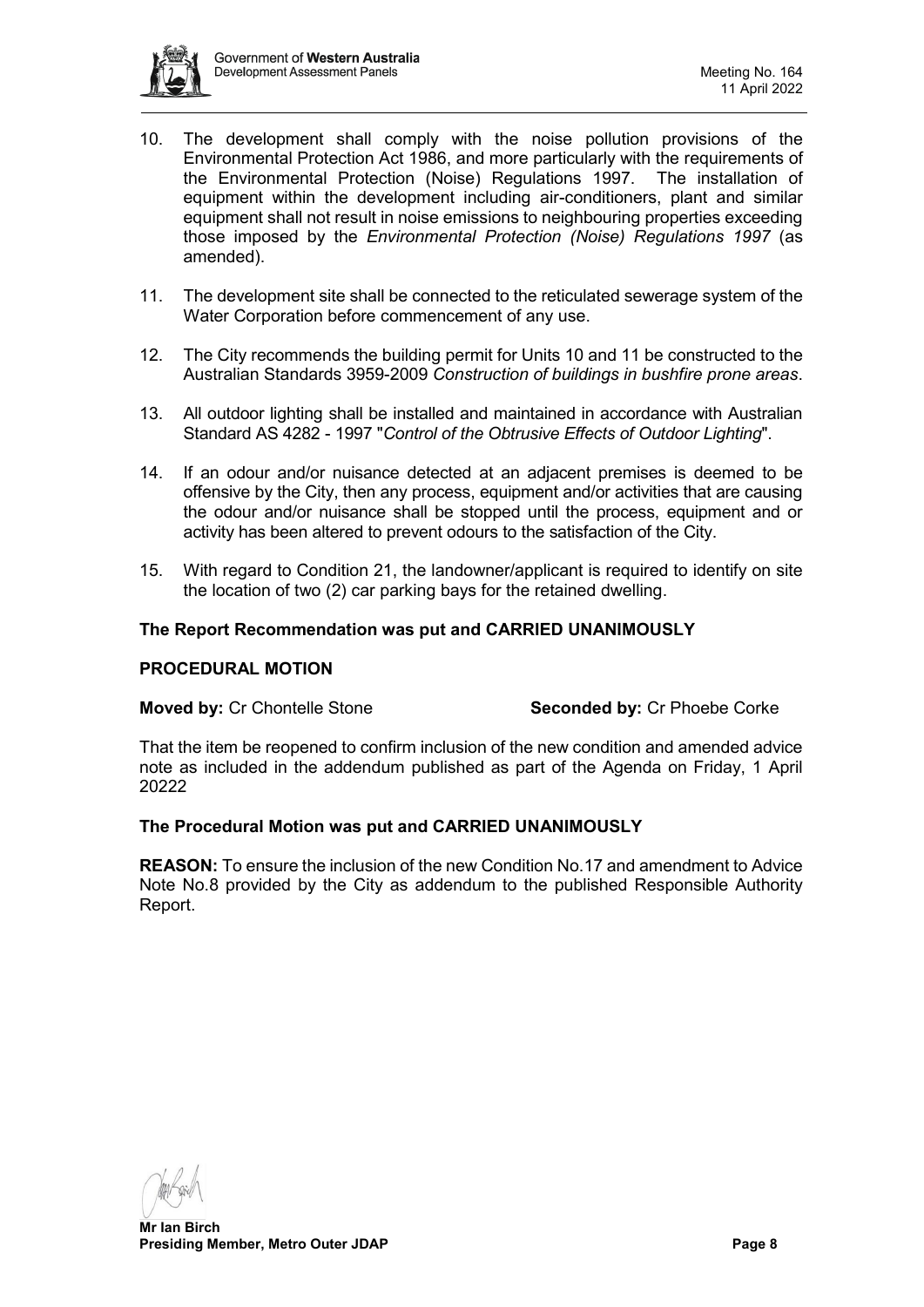

# **AMENDING MOTION 1**

**Moved by:** Cr Phoebe Corke **Seconded by:** Cr Chontelle Stone

*The following amendments were made en bloc;*

i) That a new Condition No. 17 be added to read as follows and the remaining Conditions be renumbered accordingly:

*Within 90 days of the occupancy permit being issued, the crossover to Proposed Lot 2 shall be constructed in accordance with the Access Plan dated 10 February 2021.*

ii) That Advice Note 8 be amended to read as follows:

*With regard to Condition 16, it is the City's expectation that vehicular access to the retained dwelling shall be in accordance with the crossover plan dated 10 February 2021 in Attachment 3. the landowner/applicant is encouraged to liaise with service providers with regard to the possible relocation of services during crossover design. A copy of crossover specifications are available from the City's Engineering Services or from the City's website [www.cockburn.wa.gov.au.](https://aus01.safelinks.protection.outlook.com/?url=http%3A%2F%2Fwww.cockburn.wa.gov.au%2F&data=04%7C01%7Cdaps%40dplh.wa.gov.au%7Cc3a97b3b63004762a1aa08da13b6d480%7C1077f4f66cad4f1d99949421a25eaa3f%7C0%7C0%7C637843973215408455%7CUnknown%7CTWFpbGZsb3d8eyJWIjoiMC4wLjAwMDAiLCJQIjoiV2luMzIiLCJBTiI6Ik1haWwiLCJXVCI6Mn0%3D%7C3000&sdata=P5bLnHzjmoorMGZrmu8da2NeHzCx06exznyzEFQH%2F0w%3D&reserved=0)*

#### **The Amending Motion was put and CARRIED UNANIMOUSLY.**

**REASON:** The panel determined that the existing recommended Condition 16 relates to the two (2) crossovers which will service the Industrial Development. The additional condition provides the City with specific compliance enforcement should the crossover to the existing residence on Lot 2 not be provided or an unsuitable alternate access arrangement is proposed.

## **REPORT RECOMMENDATION (AS AMENDED)**

That the Metro Outer JDAP resolves to:

- 1. **Accept** that the DAP Application reference DAP/21/02081 is appropriate for consideration as a "Warehouse, Industry-Light and Industry-Service" land use and compatible with the objectives of the zoning table in accordance with the City of Cockburn Town Planning Scheme No. 3;
- 2. **Approve** DAP Application reference DAP/21/02081 and accompanying plans in accordance with Clause 68 of Schedule 2 (Deemed Provisions) of the *Planning and Development (Local Planning Schemes) Regulations 2015*, and the provisions of the City of Cockburn Town Planning Scheme No. 3, subject to the following conditions:

## **Conditions**

1. Pursuant to clause 26 of the Metropolitan Region Scheme, this approval is deemed to be an approval under clause 24(1) of the Metropolitan Region Scheme.

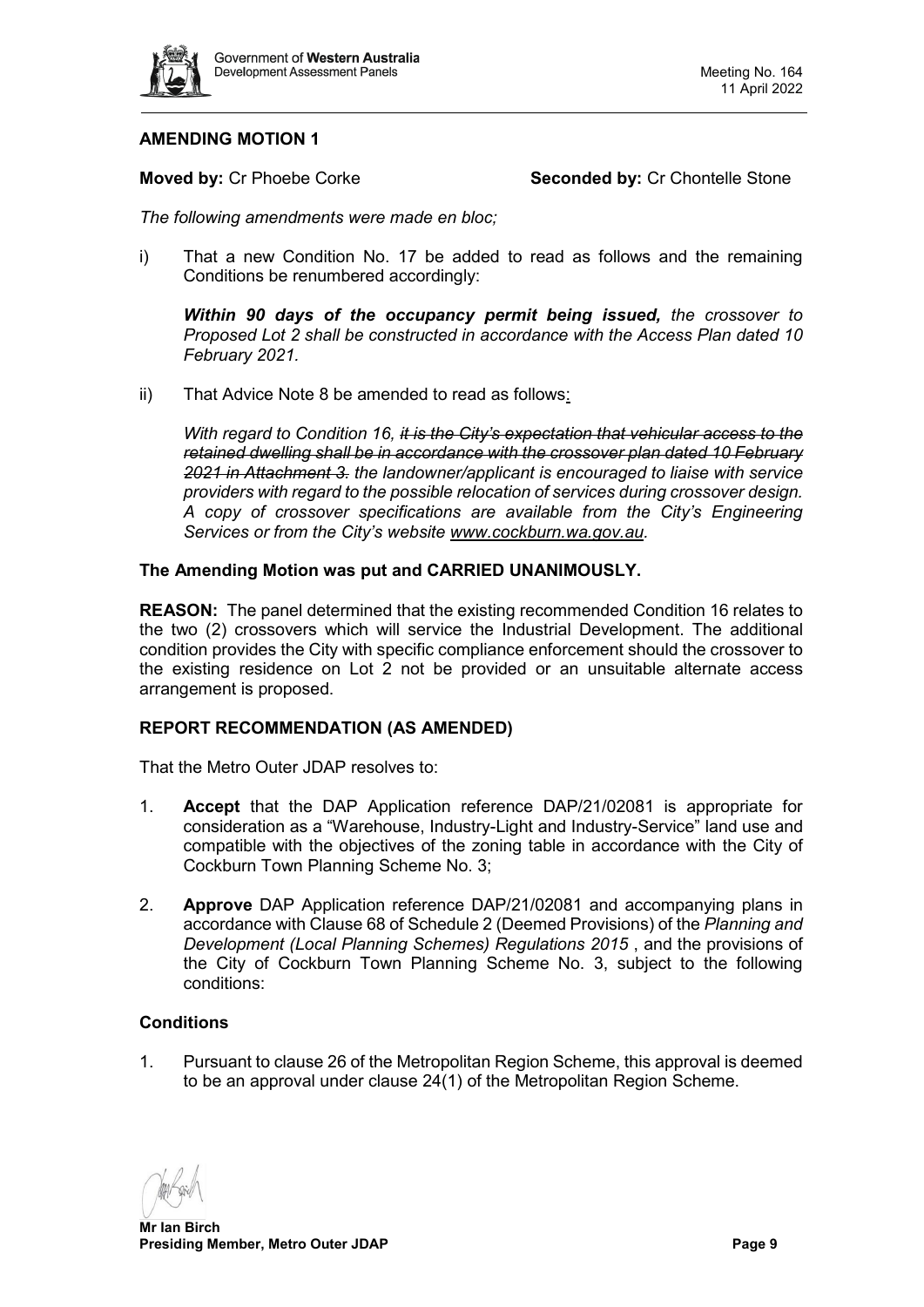

- 2. This decision constitutes planning approval only and is valid for a period of 4 years from the date of approval. If the subject development is not substantially commenced within the specified period, the approval shall lapse and be of no further effect.
- 3. **Prior to the issue of an application for Building Permit**, the landowner/applicant contributing towards development infrastructure provisions pursuant to the City's Town Planning Scheme No. 3, to the City's satisfaction.
- 4. **Prior to the issue of an application for Building Permit**, a Construction Management Plan (CMP) shall be submitted to and approved by the City. The CMP shall be implemented to the satisfaction of the City.
- 5. **Prior to the issue of an application for Building Permit**, Lot 16 and 17 Mell Road being amalgamated and/or the boundaries being realigned.
- 6. **Prior to the lodgement of an application for building permit**, revised development plans being provided which include;
	- a. A 1.2m high masonry fence to Mell Road being shown on the site plan and elevations;
	- b. A 2m high fence being shown on the site plan and elevations on the southern boundary between Unit 09 and Mell Road;
	- c. A 3m high fence being shown on the site plan and elevations on the southern boundary between Unit 5 and Unit 6;
	- d. Delivery bays being marked internally for each tenancy.
- 7. **Prior to the lodgement of an application for building permit**, a further Acoustic Report shall be submitted to and approved by the City, and implemented thereafter, to the satisfaction of the City.
- 8. There shall be no deliveries to the Warehouse units 1, 9, 15 and 16 between the hours of 10:00pm to 7am Monday to Saturday and 10:00pm to 9:00am Sunday and Public Holidays.
- 9. Roller/Delivery doors shall remain closed for all units during the hours of 10:00pm to 7:00am Monday to Saturday and 10:00pm to 9:00am Sundays and Public Holidays, when power tools are in use.
- 10. No building or construction activities shall be carried out before 7.00am or after 7.00pm, Monday to Saturday, and not at all on Sunday or Public Holidays, unless otherwise approved by the City.
- 11. **Prior to the issue of an application for Building Permit,** a schedule of the materials, finishes and colours shall be submitted to and approved by the City. The schedule shall include details of the type of materials proposed to be used including their colour and texture. The development shall thereafter be maintained in accordance with the approved material schedule.
	- a. Include detail for treatment of boundary walls.

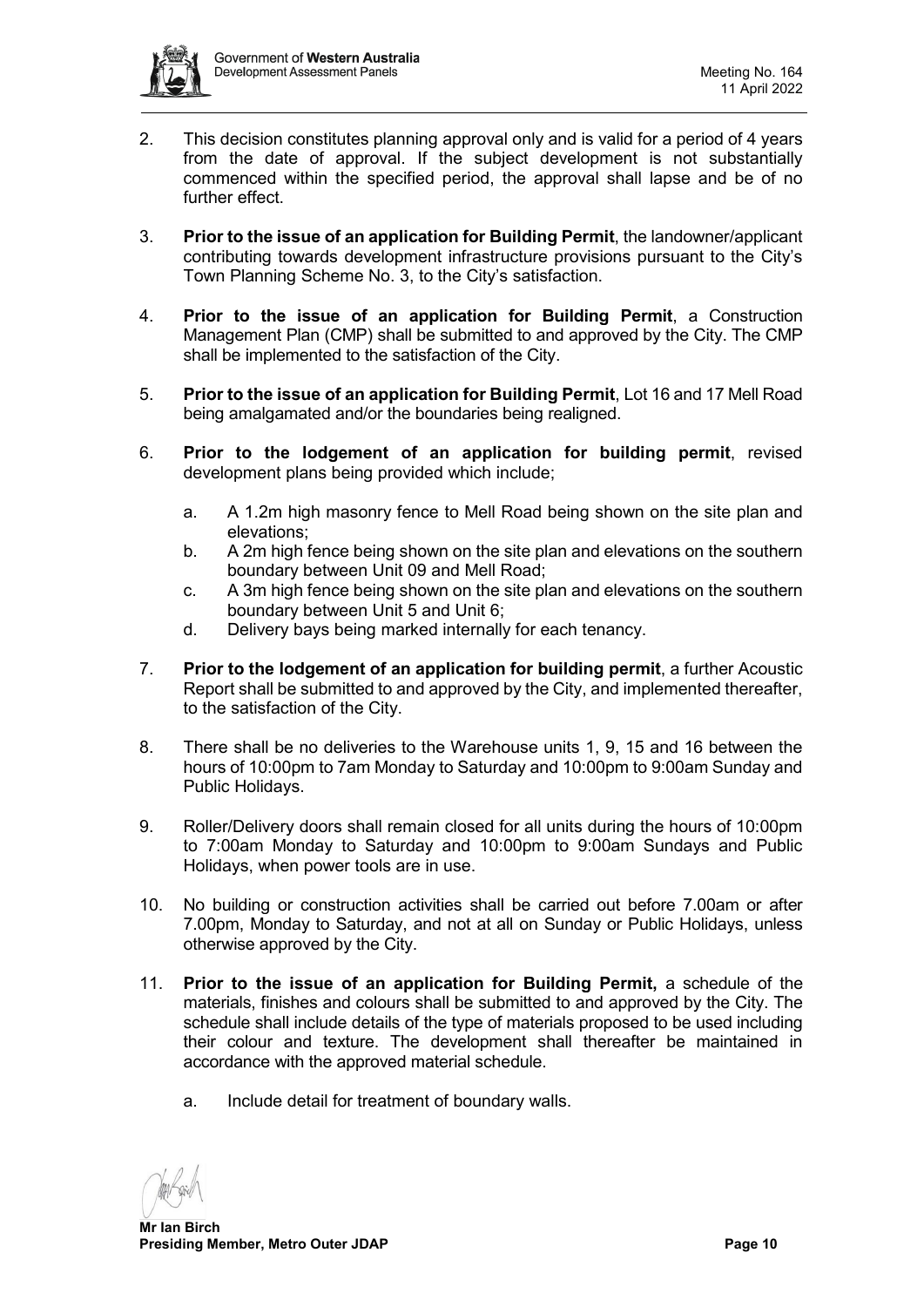

- 12. All services and service related hardware, including antennae, satellite dishes and air conditioning units, being suitably located away from public view and/or screened to the satisfaction of the City.
- 13. Prior to the initial occupation of the building hereby approved, the 86 parking bays, driveway/s and points of ingress and egress shall be sealed, kerbed, drained, line marked and made available for use in accordance with the approved plans.
- 14. The car parking areas, access ways and landscaping located in front of the building shall be maintained to the satisfaction of the City, and shall not to be used for storage of any type.
- 15. Traffic control devices shall be designed and constructed in accordance with the requirements and specifications certified by a suitably qualified practising Engineer to the satisfaction of the City.
- 16. Crossovers are to be located and constructed to the City's specifications. Redundant crossovers shall be removed and the verge reinstated prior to or at the time of the installation of the approved new crossover(s).
- 17. **Within 90 days of the occupancy permit being issued,** the crossover to Proposed Lot 2 shall be constructed in accordance with the Access Plan dated 10 February 2021.
- 18. Landscaping including verge planting shall be installed, reticulated and/or irrigated in accordance with the/an approved plan and maintained thereafter to the satisfaction of the City. The landscaping shall be implemented during the first available planting season post completion of development and any species which fail to establish within a period of 12 months from planting shall be replaced to the satisfaction of the City.
- 19. All stormwater being contained and disposed of on-site to the satisfaction of the City.
- 20. Provisions identified in the Waste Management Plan provided by Parsons Management Group and dated 10 March 2022, which include recycling measures and management of commercial and residential waste, are to be implemented and maintained thereafter to the satisfaction of the City.
- 21. No wash-down of plant, vehicles or equipment is permitted on the premises. Industrial, commercial or wash-down wastes shall not enter stormwater disposal systems or otherwise be discharged to the environment.
- 22. The existing dwelling being retained is to comply with the requirements of the Residential Design Codes.
- 23. A notification, pursuant to Section 165 of the Planning and Development Act 2005, is to be placed on the certificate(s) of title of the proposed lot(s) with a Bushfire Attack Level (BAL) rating of 12.5 or above, advising of the existence of a hazard or other factor. Notice of this notification is to be included on the diagram or plan of survey (deposited plan). The notification is to state as follows:

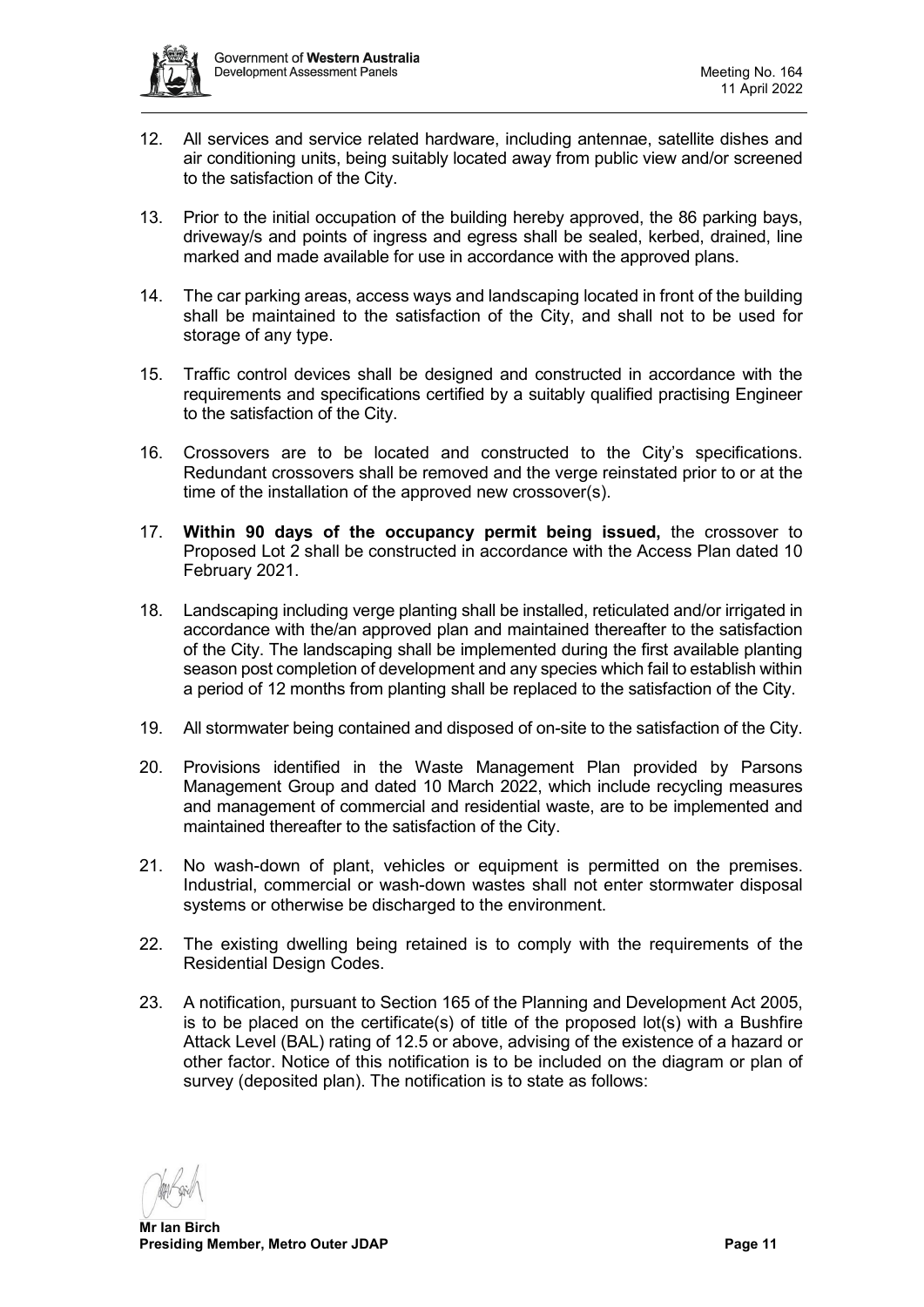

*"This land is within a bushfire prone area as designated by an Order made by the Fire and Emergency Services Commissioner and may be subject to a Bushfire Management Plan. Additional planning and building requirements may apply to development on this land"*

# **Advice Notes**

- 1. This is a Planning Approval only and does not remove the responsibility of the applicant/owner to comply with all relevant building, health and engineering requirements of the City, or with any requirements of the City of Cockburn Town Planning Scheme No. 3 or with the requirements of any external agency.
- 2. A Demolition Permit is required to be obtained from the City's Building Services prior to commencement of any demolition works on the site.
- 3. Retaining wall(s) being constructed in accordance with a suitably qualified Structural Engineer's design and a Building Permit being obtained prior to construction. Retaining walls are required for any cut and/or fill greater than 150mm in height. In this regard, any fill above or below natural ground level at the lot boundaries is to be suitably retained or have a compliant stabilised embankment.
- 4. The applicant/owner is advised that the development may/will generate the requirement for an Occupancy Permit to be obtained from the City's Building Services Department prior to commencement of use. In this regard, please contact the City's Building Services on 9411 3444 to confirm.
- 5. Accessible car parking and access shall be provided and designed in accordance with the Australian Standard AS 2890.6.
- 6. With regard to Condition 13, the 86 parking bays, driveways and points of ingress and egress are to be designed and constructed in accordance with the Australian Standard for Off-street Car parking (AS 2890) and are to be completed prior to the development being occupied and thereafter maintained to the satisfaction of the City.
- 7. With regard to Condition 15, the traffic control devices referred to are the requirement for suitable wheelstops to be provided per the development plans.
- 8. With regard to Condition 16, the landowner/applicant is encouraged to liaise with service providers with regard to the possible relocation of services during crossover design. A copy of crossover specifications are available from the City's Engineering Services or from the City's website [www.cockburn.wa.gov.au.](https://aus01.safelinks.protection.outlook.com/?url=http%3A%2F%2Fwww.cockburn.wa.gov.au%2F&data=04%7C01%7Cdaps%40dplh.wa.gov.au%7Cc3a97b3b63004762a1aa08da13b6d480%7C1077f4f66cad4f1d99949421a25eaa3f%7C0%7C0%7C637843973215408455%7CUnknown%7CTWFpbGZsb3d8eyJWIjoiMC4wLjAwMDAiLCJQIjoiV2luMzIiLCJBTiI6Ik1haWwiLCJXVCI6Mn0%3D%7C3000&sdata=P5bLnHzjmoorMGZrmu8da2NeHzCx06exznyzEFQH%2F0w%3D&reserved=0)
- 9. The Public Transport Authority wish to advise the following
	- a. All construction works must be contained within the lot boundary and as such management protocols must be in place for all construction methods to ensure no material is placed within the rail corridor boundary.
	- b. No services including water, electricity, fibre optic, gas and any other services running to and from the site can run across the rail corridor, either above or below ground

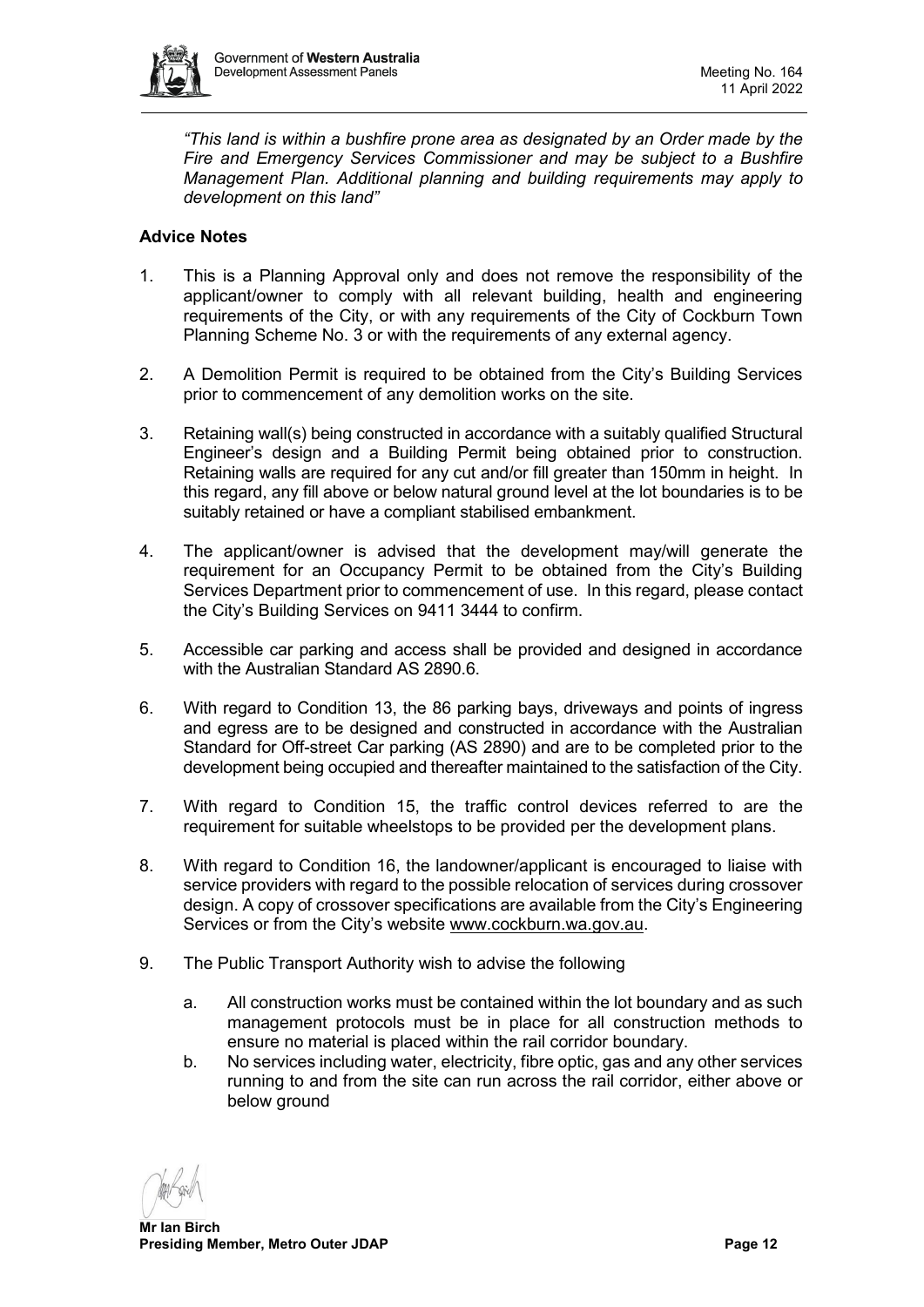

- c. No parking of construction equipment, such as front end loaders, excavators, dozers, dump trucks, bobcats, utility vehicles and any other equipment are permitted on rail corridor land at any time during the performance of the construction works;
- d. In the instance where the developer requires access to, or across, the rail corridor to enable construction works, a separate application must be submitted to Arc's Third Party Projects for review;
- e. Dust suppression methods must be used during the performance of any construction works;
- f. No drainage, water runoff or erosion from construction works is permitted to run onto rail corridor land and as such all water runoff must be contained on site;
- g. No clearing of Native vegetation is permitted in the rail corridor;
- h. Effective hygiene and biosecurity management must be in place to ensure there is no spread of weeds or disease into the rail corridor.
- 10. The development shall comply with the noise pollution provisions of the Environmental Protection Act 1986, and more particularly with the requirements of the Environmental Protection (Noise) Regulations 1997. The installation of equipment within the development including air-conditioners, plant and similar equipment shall not result in noise emissions to neighbouring properties exceeding those imposed by the *Environmental Protection (Noise) Regulations 1997* (as amended).
- 11. The development site shall be connected to the reticulated sewerage system of the Water Corporation before commencement of any use.
- 12. The City recommends the building permit for Units 10 and 11 be constructed to the Australian Standards 3959-2009 *Construction of buildings in bushfire prone areas*.
- 13. All outdoor lighting shall be installed and maintained in accordance with Australian Standard AS 4282 - 1997 "*Control of the Obtrusive Effects of Outdoor Lighting*".
- 14. If an odour and/or nuisance detected at an adjacent premises is deemed to be offensive by the City, then any process, equipment and/or activities that are causing the odour and/or nuisance shall be stopped until the process, equipment and or activity has been altered to prevent odours to the satisfaction of the City.
- 15. With regard to Condition 21, the landowner/applicant is required to identify on site the location of two (2) car parking bays for the retained dwelling.

## **The Report Recommendation (as amended) was put and CARRIED UNANIMOUSLY**

**REASON:** As outlined in the Responsible Authority Report, a Local Structure Plan intended to guide development for the area is yet to be prepared, however, the application has been assessed against the objectives of the existing Mixed Business zoning over the land, together with related development control provisions, and is considered to be consistent with the general planning intent for the area. The applicant has responded positively to matters raised by City officers through the assessment process, resulting in an acceptable design outcome, with appropriate measures included in the design and by way of conditions of approval to protect the amenity of nearby residential residents.